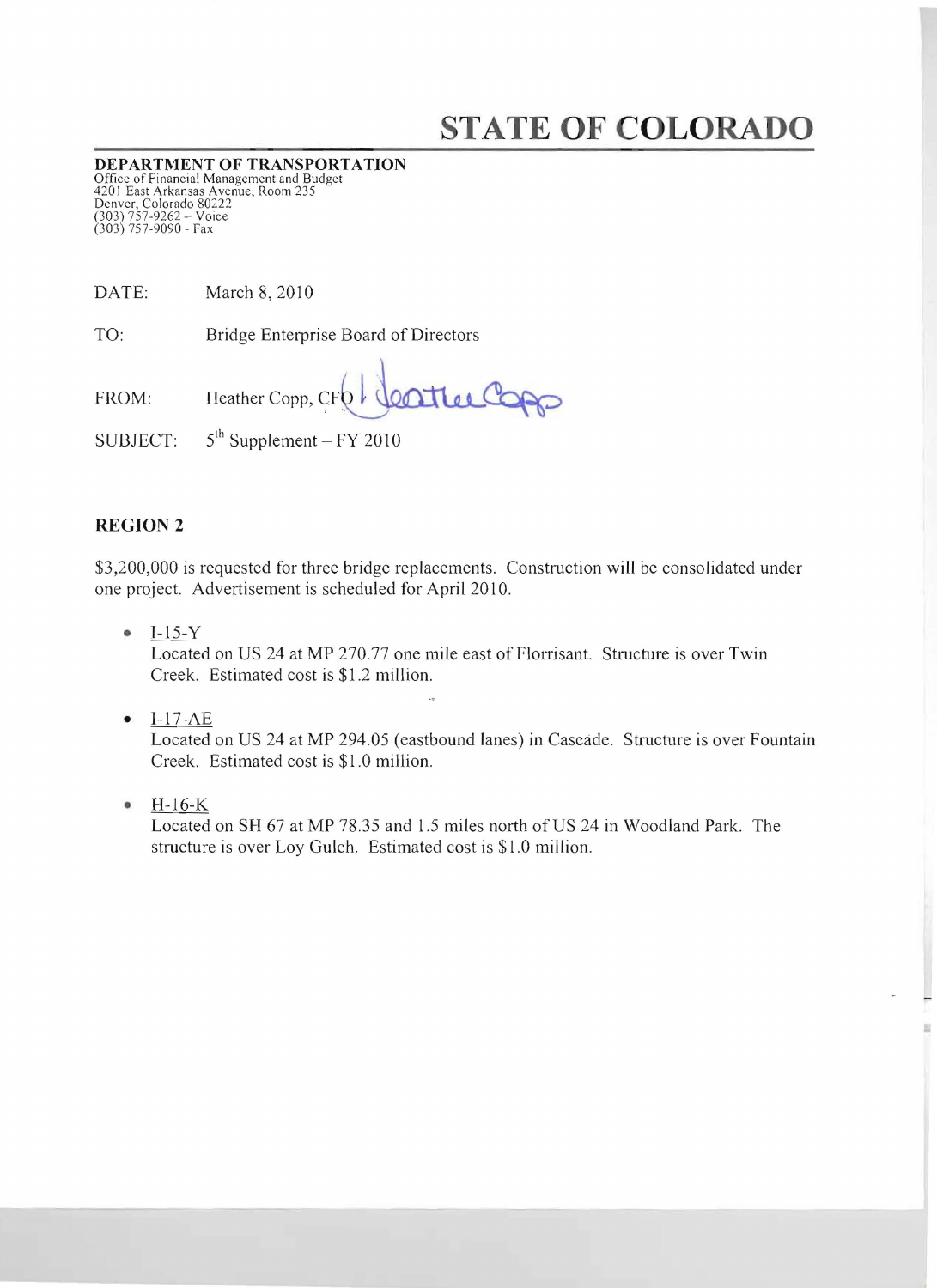Resolution No. BE - 24

"BE IT RESOLVED, That the Fifth Supplement to the Fiscal Year 2009-2010 Budget is approved by the Bridge Enterprise Board."